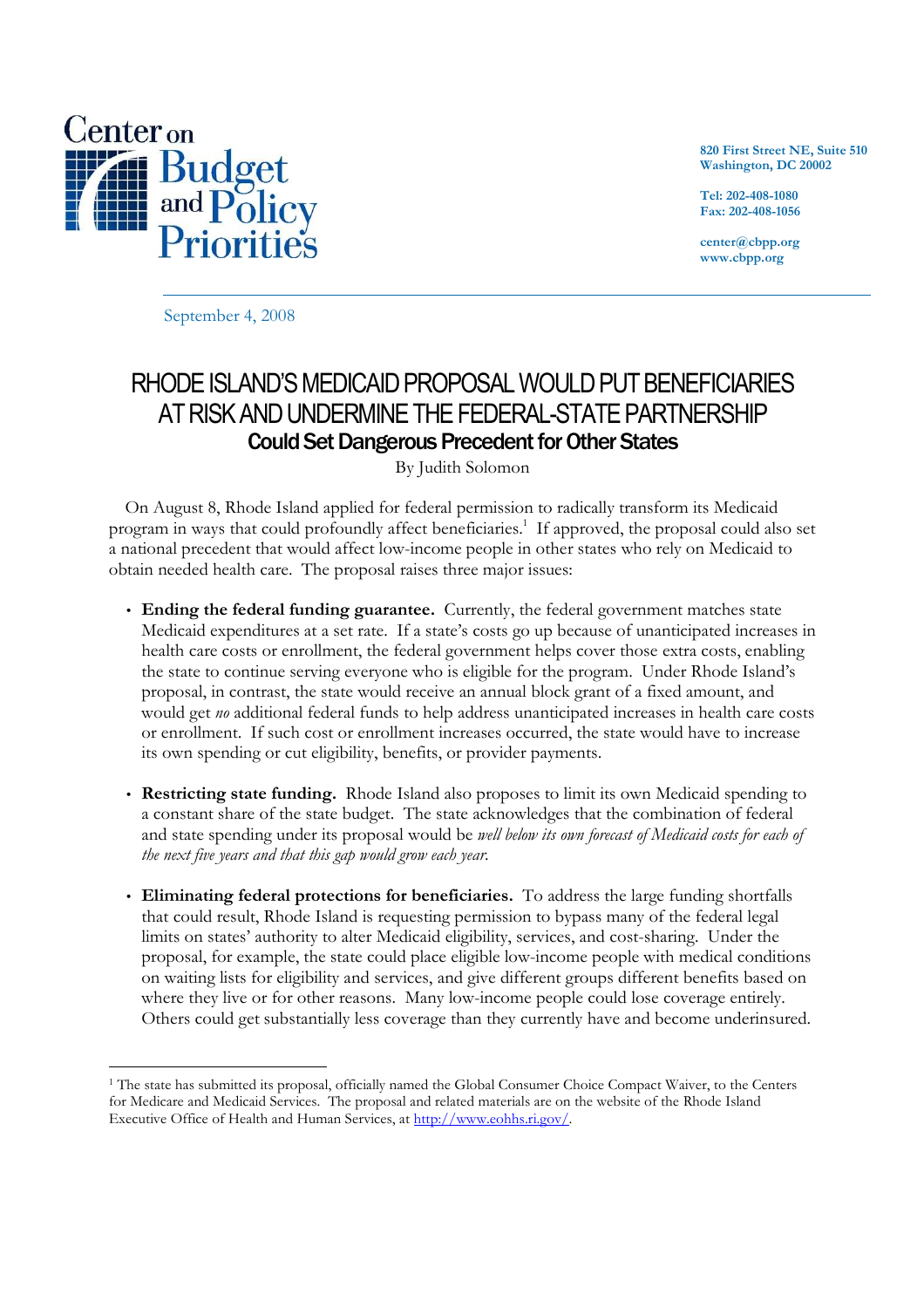Moreover, since the federal block grant would grow faster than the state's Medicaid contribution, the federal government would end up paying a greater share of Rhode Island's Medicaid costs than under the current program. The federal share would rise each year.

#### What Rhode Island Is Proposing

Medicaid is a federal-state partnership. The federal government sets minimum standards regarding whom states must cover and what health care benefits they must receive. States have flexibility to go above these standards. The federal government provides matching funds amounting to a given percentage (known as the federal matching assistance percentage, or FMAP) of the state's Medicaid expenditures.<sup>2</sup> Rhode Island's current FMAP is 52.5 percent, which means that for every dollar Rhode Island spends on most Medicaid services, the state receives 52.5 cents from the federal government.<sup>3</sup>

The Rhode Island waiver proposal would radically change this matching structure. Instead of matching Rhode Island's expenditures, the federal government would give the state a set amount of funds each year. Rhode Island, meanwhile, would restrict its own Medicaid spending each year to a "maintenance of effort" (MOE) requirement equaling 23 percent of the overall state budget, the share it spent on Medicaid in 2007.<sup>4</sup>

The federal block grant, combined with the state's MOE funding, would have to cover the costs of the entire program, including spending on long-term care. To keep program spending within this limit, Rhode Island is seeking unprecedented flexibility to alter — and reduce — benefits and eligibility for some beneficiaries, including authority to put poor beneficiaries on waiting lists.

## Proposal Would Fundamentally Change Federal-State Medicaid Partnership

No state has ever received a Medicaid block grant like the one Rhode Island is proposing. Vermont operates its Medicaid program under two separate waivers (one for acute services, the other for long-term care services) that cap federal funds regardless of changes in health costs or enrollment.<sup>5</sup> Up to the limit imposed by the cap, however, the federal government still provides

-

<sup>2</sup> Each state's FMAP is determined according to a formula based on the state's per capita income. See A. Schneider *et al.,* "The Medicaid Resource Book," Kaiser Commission on Medicaid and the Uninsured, July 2002.

<sup>&</sup>lt;sup>3</sup> There are a few exceptions. For example, the federal government matches family planning services at a 90 percent rate in all states.

<sup>4</sup> According to the waiver proposal, the state's precise method of determining its MOE expenditures each year "will be delineated as review of this waiver proposal moves forward." Thus, it is not clear whether the MOE amount for each year would be set at the beginning of the waiver period (based on long-term state budget projections) or determined each year based on the enacted state budget.

<sup>&</sup>lt;sup>5</sup> This kind of cap is often referred to as a "global cap," as distinguished from a "per-capita cap," which allows a state to receive increased federal funds when enrollment goes up (though not when health care costs per enrollee go up). C. Shirk, "Shaping Medicaid and SCHIP Through Waivers: The Fundamentals," National Health Policy Forum, July 22, 2008.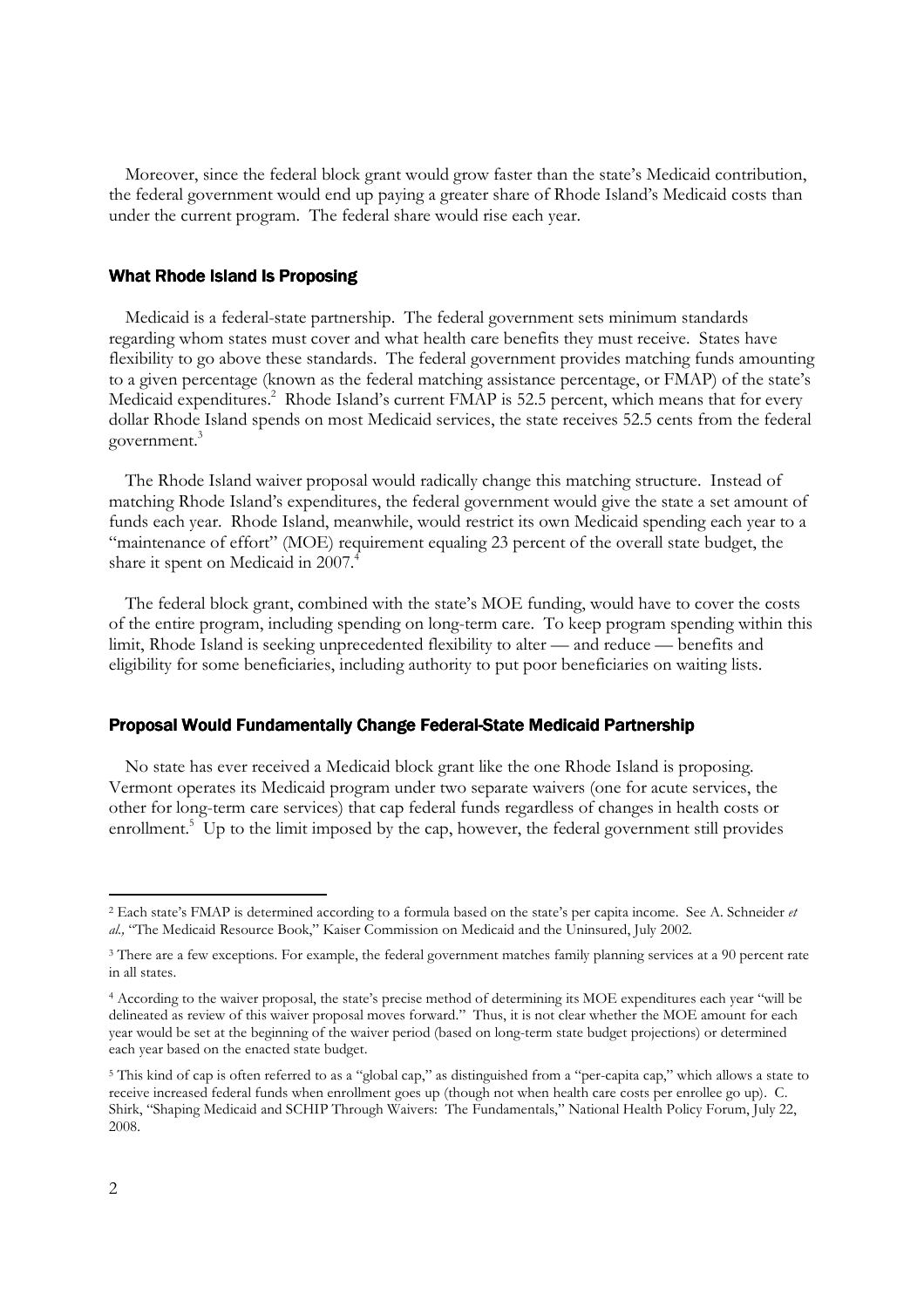## Determining State and Federal Medicaid Spending Under the Waiver

On August 5, 2008, the Rhode Island Senate and House Finance Committees held a hearing on the waiver proposal, at which state officials described how they calculated the state and federal shares of Medicaid spending under the waiver:

- The state forecast how much its Medicaid program would cost for each of the next five years by assuming that costs would rise 9.2 percent per year and adding this amount to expenditures for state fiscal year 2007. This 9.2 percent figure has two components: an expected 6.8 percent annual increase in health care costs and an estimated 2.3 percent annual increase in enrollment.
- To determine the size of the federal block grant for each of the next five years, the state applied its FMAP to this cost forecast. For federal fiscal year 2009, the state used its current 52.5 percent FMAP; for future years, the state used a 54 percent FMAP.
- The state estimated its maintenance-of-effort (MOE) payments for each of the next five years by multiplying its general fund budget projections by 23 percent, the percentage of the state budget it spent on Medicaid in 2007.

The table below is based on the state's presentation at the hearing.<sup>a</sup> As it shows, total Medicaid expenditures under the waiver (i.e., the sum of the block grant and the state's MOE) would be *substantially less* than the state's forecast of Medicaid costs each year. This shortfall would grow over time, from \$231 million in 2009 to \$467 million — or 16 percent of the program's projected costs — in 2013. The federal share of total Medicaid expenditures would grow each year, reaching 64 percent by 2013.

| <b>Rhode Island Waiver Projections (in millions of dollars)</b> |               |              |              |              |              |              |  |
|-----------------------------------------------------------------|---------------|--------------|--------------|--------------|--------------|--------------|--|
|                                                                 | <b>FFY 09</b> | <b>FFY10</b> | <b>FFY11</b> | <b>FFY12</b> | <b>FFY13</b> | 5-year total |  |
|                                                                 |               |              |              |              |              |              |  |
| <b>Medicaid expenditure forecast</b>                            | \$2,074       | \$2,257      | \$2,454      | \$2,677      | \$2,924      | \$12,386     |  |
|                                                                 |               |              |              |              |              |              |  |
| <b>Federal block grant</b>                                      | \$1,089       | \$1,219      | \$1,325      | \$1,446      | \$1,579      | \$6,658      |  |
| <b>State MOE</b>                                                | \$754         | \$799        | \$822        | \$850        | \$878        | \$4,103      |  |
|                                                                 |               |              |              |              |              |              |  |
| <b>Total anticipated spending (block</b><br>$grant + MOE)$      | \$1,843       | \$2,018      | \$2,147      | \$2,296      | \$2,457      | \$10,761     |  |
|                                                                 |               |              |              |              |              |              |  |
| Difference between total spending<br>and expenditure forecast   | \$231         | \$239        | \$307        | \$381        | \$467        | \$1,625      |  |
|                                                                 |               |              |              |              |              |              |  |
| Federal share of total spending                                 | 59%           | 60%          | 62%          | 63%          | 64%          | 62%          |  |

 $\overline{\phantom{a}}$  , where  $\overline{\phantom{a}}$ <sup>a</sup> The difference between total spending and the expenditure forecast, as well as the federal share of total expenditures, were calculated by CBPP based on written and oral testimony at the August 5 hearing (http://www.ohhs.ri.gov/medicaid/pdf/WaiverPresentationHouse8-08.pdf).

matching funds to Vermont based on the amount the state spends on Medicaid, as the federal government does in all other states.<sup>6</sup>

<sup>-</sup>6 J. Guyer, "Vermont's Global Commitment Waiver: Implications for the Medicaid Program," Kaiser Commission on Medicaid and the Uninsured, April 2006.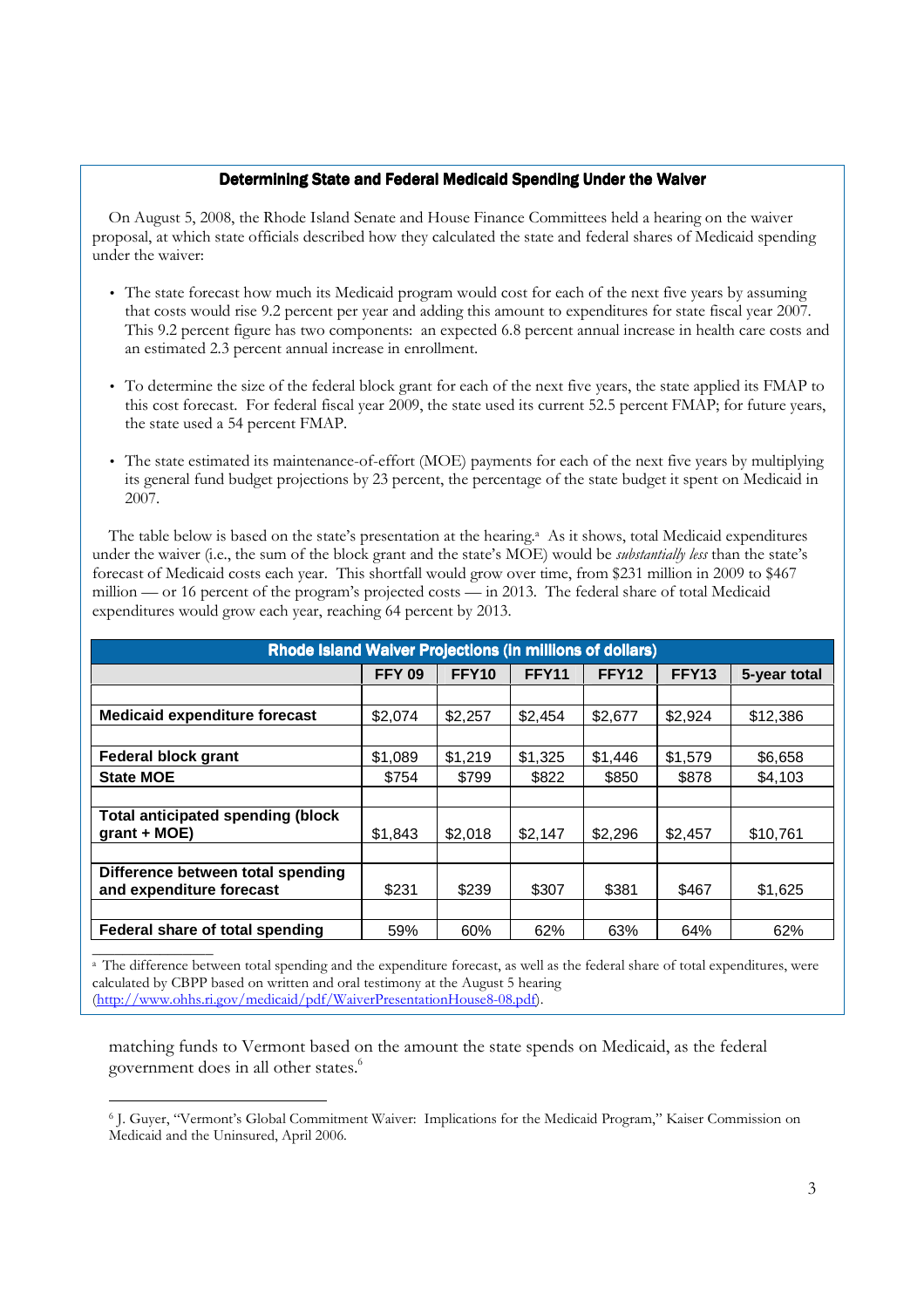Rhode Island's waiver is different. Under Rhode Island's proposal, federal funding would not be tied to the amount the state spends on Medicaid but instead would be limited to a specified dollar amount.

Limiting federal Medicaid funds in this manner carries significant risks for beneficiaries, health care providers, and the state as a whole. Medicaid's matching funding system is designed to provide each state with flexible federal support to meet the health care needs of its most vulnerable residents. The guarantee that federal funds will match a certain percentage of state spending allows states to cover all low-income people who meet the eligibility criteria the state has established. It also ensures that federal Medicaid funds will help cover unexpected increases in Medicaid costs resulting from an economic downturn, a new disease or epidemic, new drugs or medical technology, or other factors that are beyond the control of a small state like Rhode Island.<sup>7</sup>

Rhode Island's proposed waiver presents risks. Under the waiver, the federal block grant and the state's MOE spending already are less than the state's own projections of what Medicaid expenditures would be without the waiver. To close this gap, the state is assuming that it can generate substantial savings by making numerous changes in the way care is delivered. If these savings do not materialize, however, the federal block grant and state MOE together would not be sufficient to meet the beneficiaries' health care needs.

In addition, if health care costs or enrollment grow more quickly than the state forecasts, it is virtually certain that the combination of the block grant and the MOE spending would fall well short of needs. Rhode Island would either have to allocate additional state funds to the program or cut eligibility, benefits, and/or provider payments. The federal government would *not* match any additional funds the state contributed, so Rhode Island would have less incentive to increase its own spending than it would under Medicaid's current matching structure, and cutbacks hence would be more likely.

#### State Would Have Unprecedented Power to Reduce Benefits and Limit Eligibility

Rhode Island appears to understand that a federal block grant is risky. In exchange for accepting a block grant, the state is seeking "administrative freedom to manage Medicaid costs within the fixed federal allotment." Specifically, it is asking for permission to make significant changes in eligibility and benefits without federal approval or oversight.

This would be especially perilous for Medicaid's so-called "optional beneficiaries" — people whose incomes are modestly above those of the "mandatory beneficiaries" whom federal law requires states to cover.<sup>8</sup> In Rhode Island, optional beneficiaries include children with incomes of 100-250 percent of the poverty line (133-250 percent of the poverty line for children under age 6), many parents, and seniors and people with disabilities with incomes between 74 and 100 percent of

-

<sup>7</sup> The state is asking the federal government for protection through additional funding in case of a catastrophic event or prolonged economic downturn. This kind of protection has generally not been part of the terms and conditions the federal government has agreed to in granting state Medicaid waivers.

<sup>8</sup> Nationally, about 39 percent of Medicaid spending is on mandatory services for mandatory eligibility groups. All other spending is on optional beneficiaries and/or optional benefits. "Medicaid: An Overview of Spending on 'Mandatory' vs. 'Optional' Populations and Services," Kaiser Commission on Medicaid and the Uninsured, June 2005.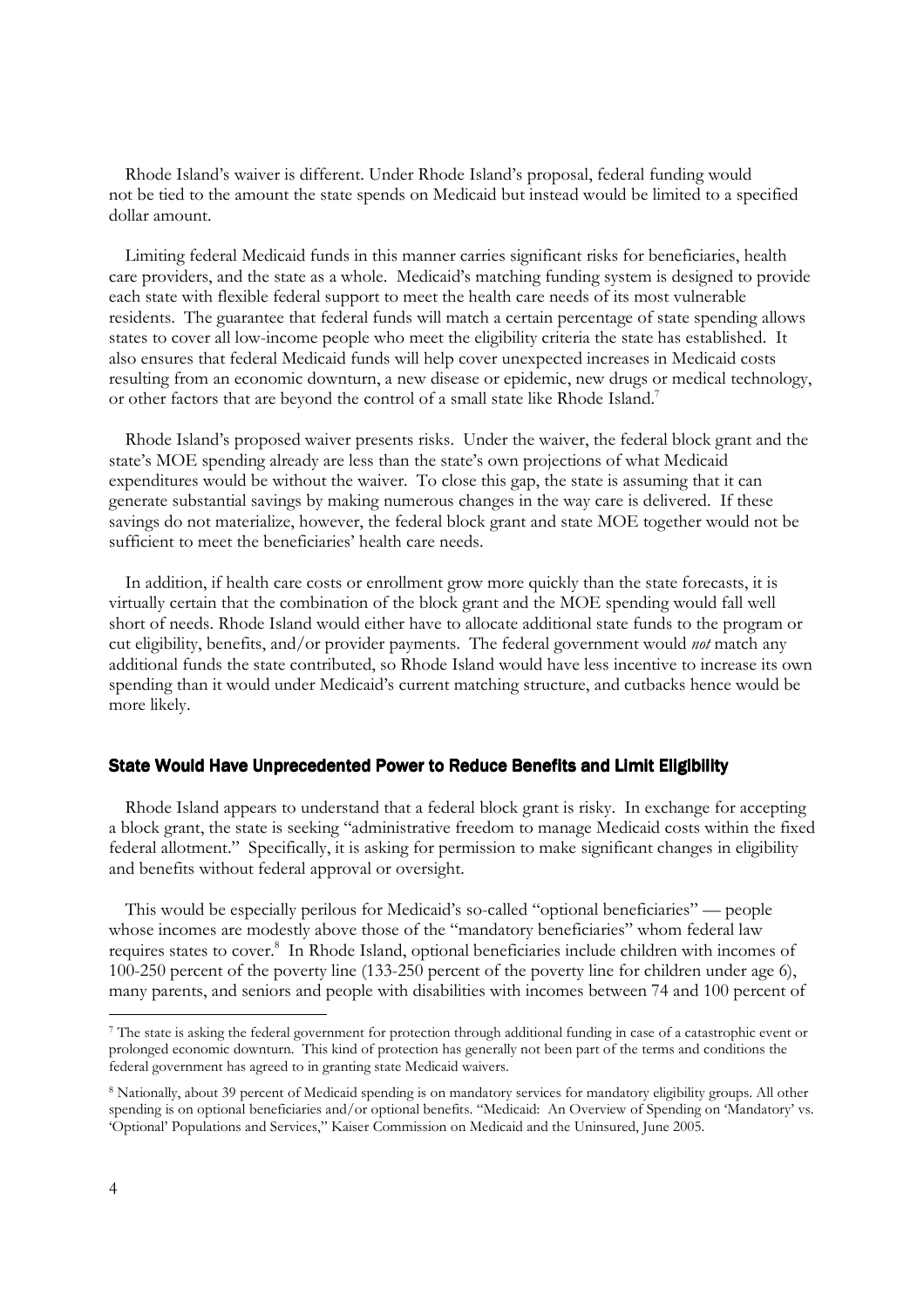| Maximum Annual Income Eligibility Levels for "Mandatory" and "Optional"<br><b>Beneficiaries in Rhode Island*</b> |                                                           |                                                               |  |  |  |  |
|------------------------------------------------------------------------------------------------------------------|-----------------------------------------------------------|---------------------------------------------------------------|--|--|--|--|
|                                                                                                                  | <b>Mandatory</b>                                          | <b>Optional</b>                                               |  |  |  |  |
| Children under six years old                                                                                     | At or below 133 percent of the<br>poverty line (\$23,408) | Between 133 and 250 percent of<br>the poverty line (\$44,000) |  |  |  |  |
| Children from six to 19                                                                                          | Below the poverty line<br>(\$17,600)                      | Between 100 and 250 percent of<br>the poverty line (\$44,000) |  |  |  |  |
| <b>Parents</b>                                                                                                   | Below 38 percent of the poverty<br>line (\$6,648)         | Between 38 and 175 percent of<br>the poverty line (\$30,800)  |  |  |  |  |
| Seniors and people with<br>disabilities                                                                          | Below 74 percent of the poverty<br>line (\$7,696)         | Between 74 and 100 percent of<br>the poverty line (\$10,400)  |  |  |  |  |

\*Amounts based on poverty guidelines for a family of 3 for children and parents and for a single individual for seniors and people with disabilities.

the poverty line. Rhode Island wants the authority to put these beneficiaries on waiting lists for eligibility and services and to limit their benefits in ways that current law does not allow.

 Such authority would also allow the state to vary benefits for different groups of beneficiaries based on where they live or other factors. Without the protections in current law, Rhode Island could pick and choose what benefits to provide to different groups of beneficiaries. For example, it could provide physical therapy to seniors but not to people with disabilities. It could restrict the number of visits allowed for mental health treatment even if that would limit the treatment's effectiveness.

 Rhode Island is also seeking authority to impose larger cost-sharing charges on beneficiaries than federal law allows. These cost-sharing charges could apply even to children with incomes below the poverty line, who currently cannot be charged co-payments. A substantial body of research shows that even modest cost-sharing causes low-income people to forgo needed care.<sup>9</sup>

 Finally, the state wants to change the way long-term care is provided. The state seeks to shift its spending on long-term services from institutional care to home- and community-based services, which is a commendable goal. However, the state would establish three categories of need for longterm services, and only individuals who are at the highest level of need would have a guarantee of *any* form of long-term care (whether institutional or home- or community-based). Everyone else, including some people who can get care in a nursing home under Rhode Island's current program, could be put on a waiting list.

-

<sup>9</sup> The research on cost-sharing and premiums is summarized in Leighton Ku and Victoria Wachino, "The Effect of Increased Cost-Sharing in Medicaid: A Summary of Research Findings," Center on Budget and Policy Priorities, July 7, 2005.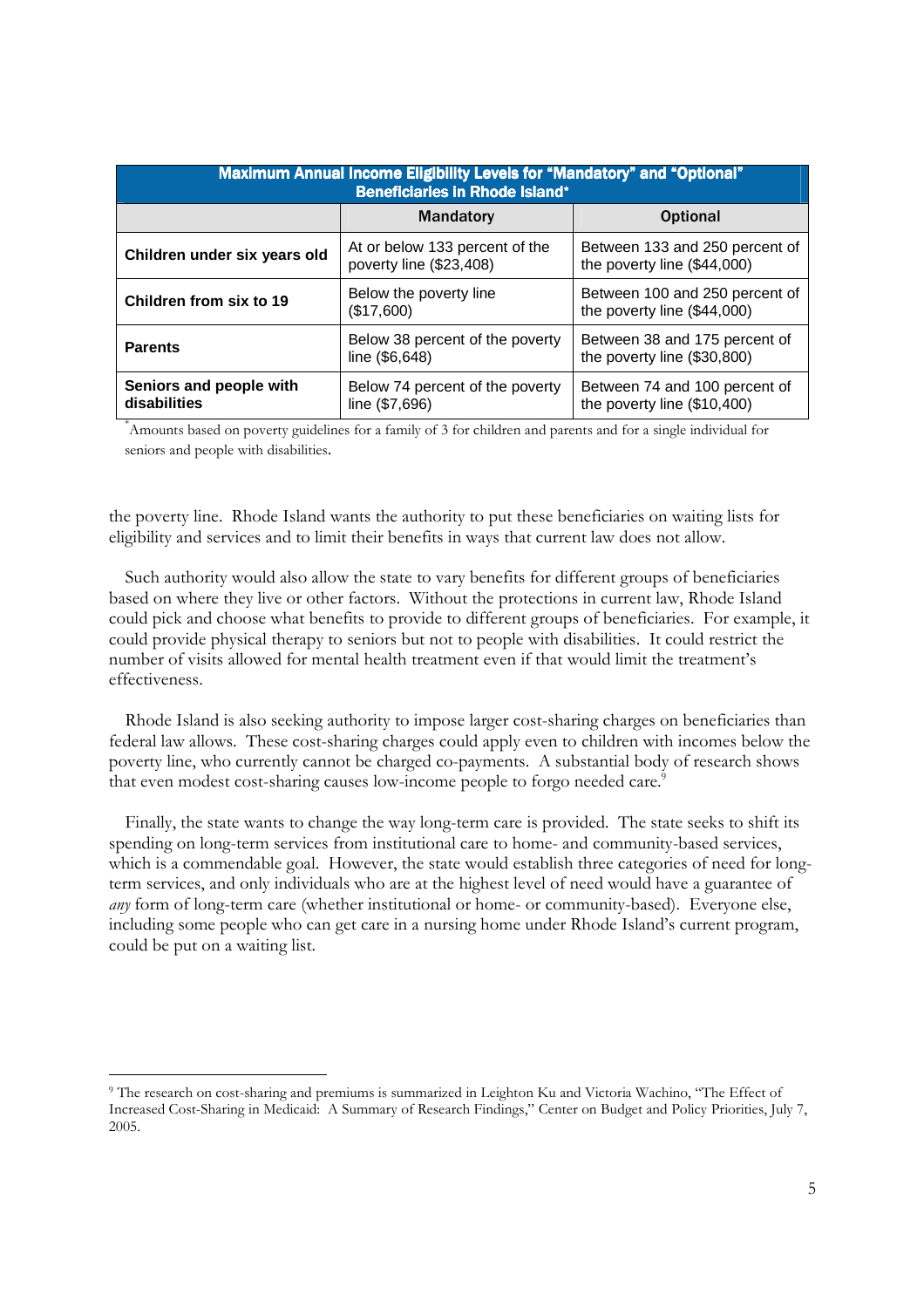#### Senate and House Committee Chairs Express Serious Concerns About Rhode Island's Waiver Proposal

On August 21, the chairs of the Senate and House committees with jurisdiction over Medicaid, along with Rhode Island members of the House of Representatives, sent letters to HHS Secretary Michael Leavitt, warning of the risks to beneficiaries from the unfettered flexibility that Rhode Island is seeking, as well as the risk to the federal budget from the shift of Medicaid costs to the federal government. The Senate letter, from Senate Finance Committee Chairman Max Baucus and Health Subcommittee Chairman Jay Rockefeller, stated:

A funding structure like the one in the waiver proposal, including the cap on federal funds, puts beneficiaries, providers, and the entire state at risk should health costs or enrollment rise faster than expected. If this happens, the state would be forced to cut enrollment, benefits, provider payments, or meet the shortfall with state funds. No block grant like this has ever been allowed under Medicaid; indeed we are not certain there is authority in the Medicaid statute to permit such a block grant even under a waiver. . . .

Under Rhode Island's proposal, many children and parents could have to wait for a spot to open up before becoming eligible to receive health care, even when they have serious illnesses and need timely access to care. The state also wants to create waiting lists for long-term care services, which could affect many seniors and people with disabilities.

The House letter from Energy and Commerce Committee Chairman John Dingell, Health Subcommittee Chairman Frank Pallone, and Rhode Island Representatives Patrick Kennedy and James Langevin echoed these concerns, stating that under the waiver there "is no guarantee that all beneficiaries who are eligible will be able to access needed care," and that the waiver "would shift costs from the State to the Federal government, increasing the Federal share without proper oversight or accountability."

## Proposal Would Shift Medicaid Costs to Federal Government

 Under the waiver proposal, the federal share of Rhode Island's Medicaid expenditures would grow over time. This is because the federal block grant would increase by 9.2 percent each year (the state's forecast of annual Medicaid cost and enrollment growth), while the state's MOE funding would increase only at the rate of state general fund spending.

Rhode Island's own estimates show that by the final year of the waiver, the federal government would pay 64 percent of the state's total Medicaid expenditures, well above the current 52.5 percent rate. Moreover, if the state budget shrinks because of a recession or for another reason, state MOE funds also would decline, leaving the federal government to pay an even larger share of Rhode Island's Medicaid costs. Citing this fact, Senate Finance Committee Chairman Baucus and Finance Health Subcommittee Chairman Rockefeller warned in a recent letter to HHS Secretary Michael Leavitt: "At a time when federal expenditures on health care are rising rapidly, Rhode Island's proposal would take us in the wrong direction by eroding the federal-state partnership that is at the heart of the current financing structure for Medicaid."<sup>10</sup>

<sup>-</sup><sup>10</sup> The Senate letter, from Senators Baucus and Rockefeller, is at http://www.senate.gov/~finance/sitepages/baucus.htm.